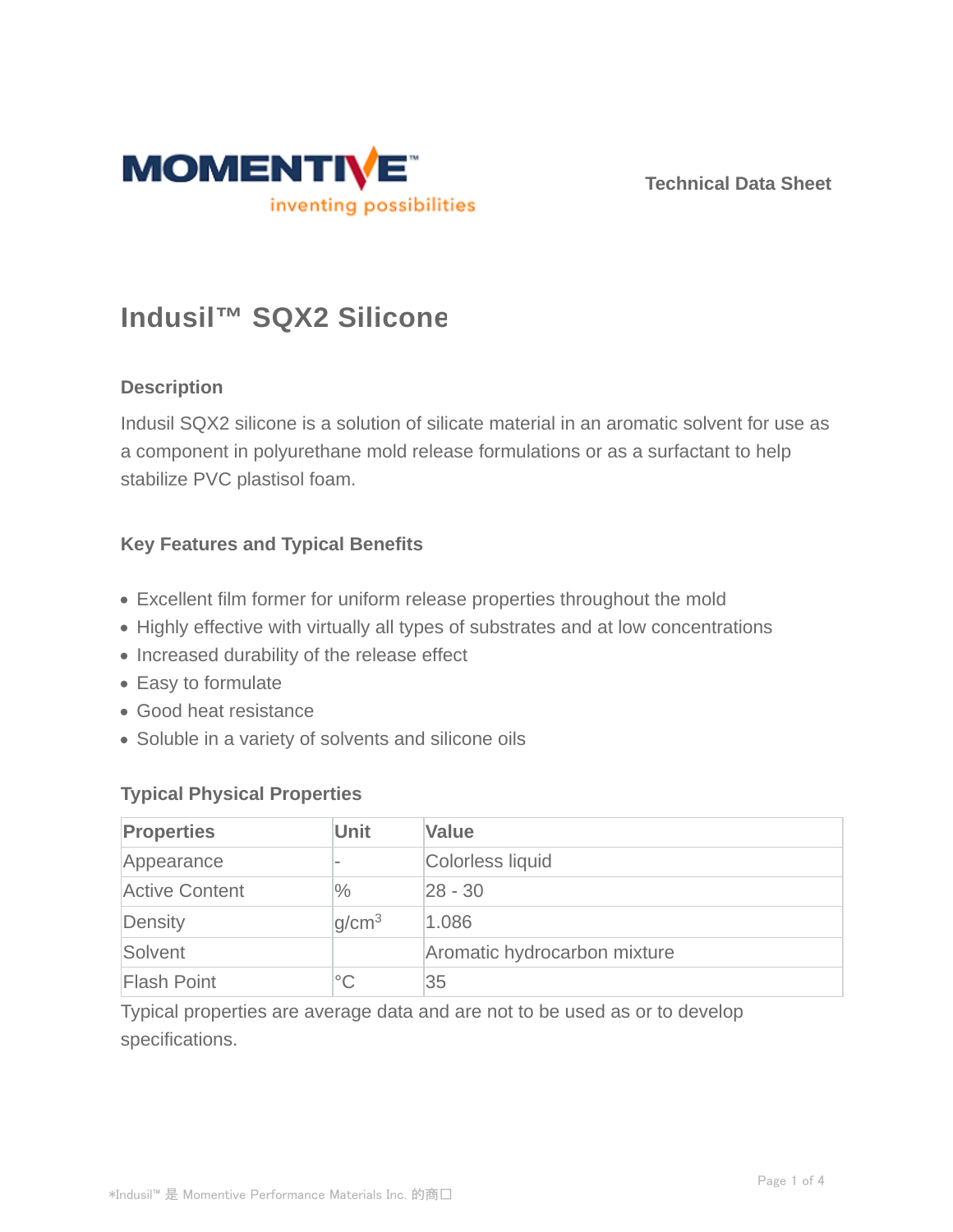# **Potential Applications**

- Component of polyurethane mold release formulations
- Component in release formulations for virtually all types of substrates, especially those that need good film formation such as tires, bladders and metal diecastings
- Component of PVC plastisol foaming formulations

# **General Considerations for Use**

Typical concentrations of Indusil SQX2 silicone in the final formulation range from 2 to 10% depending on the desired effect to be achieved.

Indusil SQX2 silicone is soluble in aliphatic and aromatic solvents and in polydimethylsiloxanes. It is not soluble in water, certain mineral oils or certain organic waxes.

For best results, dilute the product with an appropriate solvent to the desired concentration prior to introduction to the finished release formulation.

The ability of Indusil SQX2 silicone to stabilize plastisol foams is related to its solubility in the plasticizer. Therefore the interaction between Indusil SQX2 silicone and the plasticizer at different concentrations should be investigated to determine the effect on foam density and foam stability.

### **Patent Status**

Nothing contained herein shall be construed to imply the nonexistence of any relevant patents or to constitute the permission, inducement or recommendation to practice any invention covered by any patent, without authority from the owner of the patent.

# **Product Safety, Handling and Storage**

Customers should review the latest Safety Data Sheet (SDS) and label for product safety information, safe handling instructions, personal protective equipment if necessary, emergency service contact information, and any special storage conditions required for safety. Momentive Performance Materials (MPM) maintains an aroundthe-clock emergency service for its products. SDS are available at www.momentive.com or, upon request, from any MPM representative. For product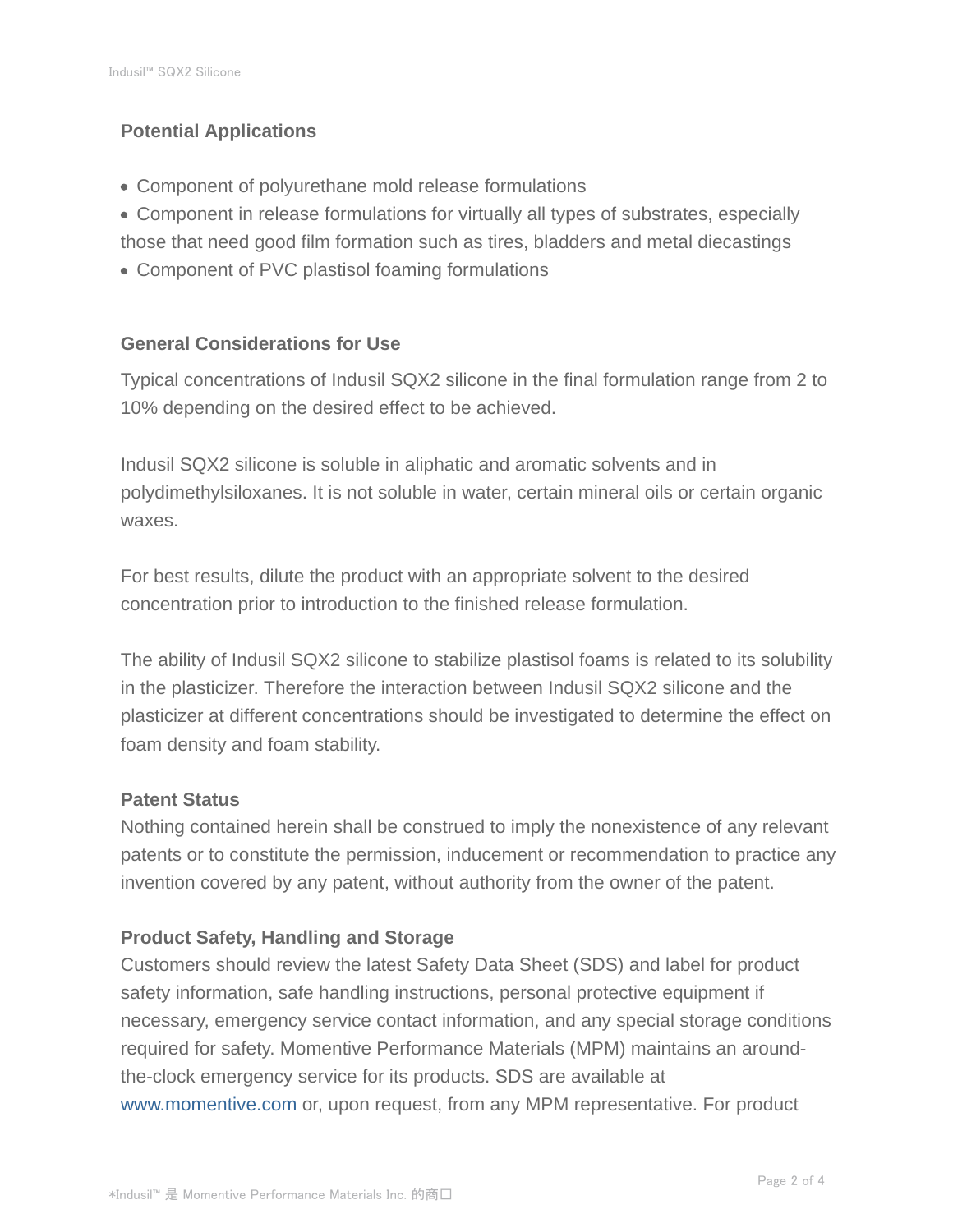storage and handling procedures to maintain the product quality within our stated specifications, please review Certificates of Analysis, which are available in the Order Center. Use of other materials in conjunction with MPM products (for example, primers) may require additional precautions. Please review and follow the safety information provided by the manufacturer of such other materials.

#### **Limitations**

Customers must evaluate Momentive Performance Materials products and make their own determination as to fitness of use in their particular applications.

# **Contact Information** Email commercial.services@momentive.com

### **Telephone**

| <b>Americas</b>      | <b>Latin America</b> | <b>EMEAI- Europe, Middle</b><br>East, Africa & India | <b>ASIA PACIFIC</b> |
|----------------------|----------------------|------------------------------------------------------|---------------------|
| +1 800 295 2392      | <b>Brazil</b>        | <b>Europe</b>                                        | <b>China</b>        |
| Toll free*           | +55 11 4534 9650     | +390510924300                                        | 800 820 0202        |
| +704 805 6946        | Direct Number        | Direct number                                        | Toll free           |
| <b>Direct Number</b> |                      |                                                      | +86 21 3860 4892    |
|                      |                      |                                                      | Direct number       |
| *All American        | <b>Mexico</b>        | <b>India, Middle East &amp;</b>                      | Japan               |
| countries            | +52 55 2169 7670     | <b>Africa</b>                                        | +81 3 5544 3111     |
|                      | <b>Direct Number</b> | + 91 44 71212207                                     | Direct number       |
|                      |                      | Direct number*                                       |                     |
|                      |                      | *All Middle Eastern                                  | <b>Korea</b>        |
|                      |                      | countries, Africa, India,                            | +82 2 6201 4600     |

For literature and technical assistance, visit our website at: www.momentive.com

### **DISCLAIMER:**